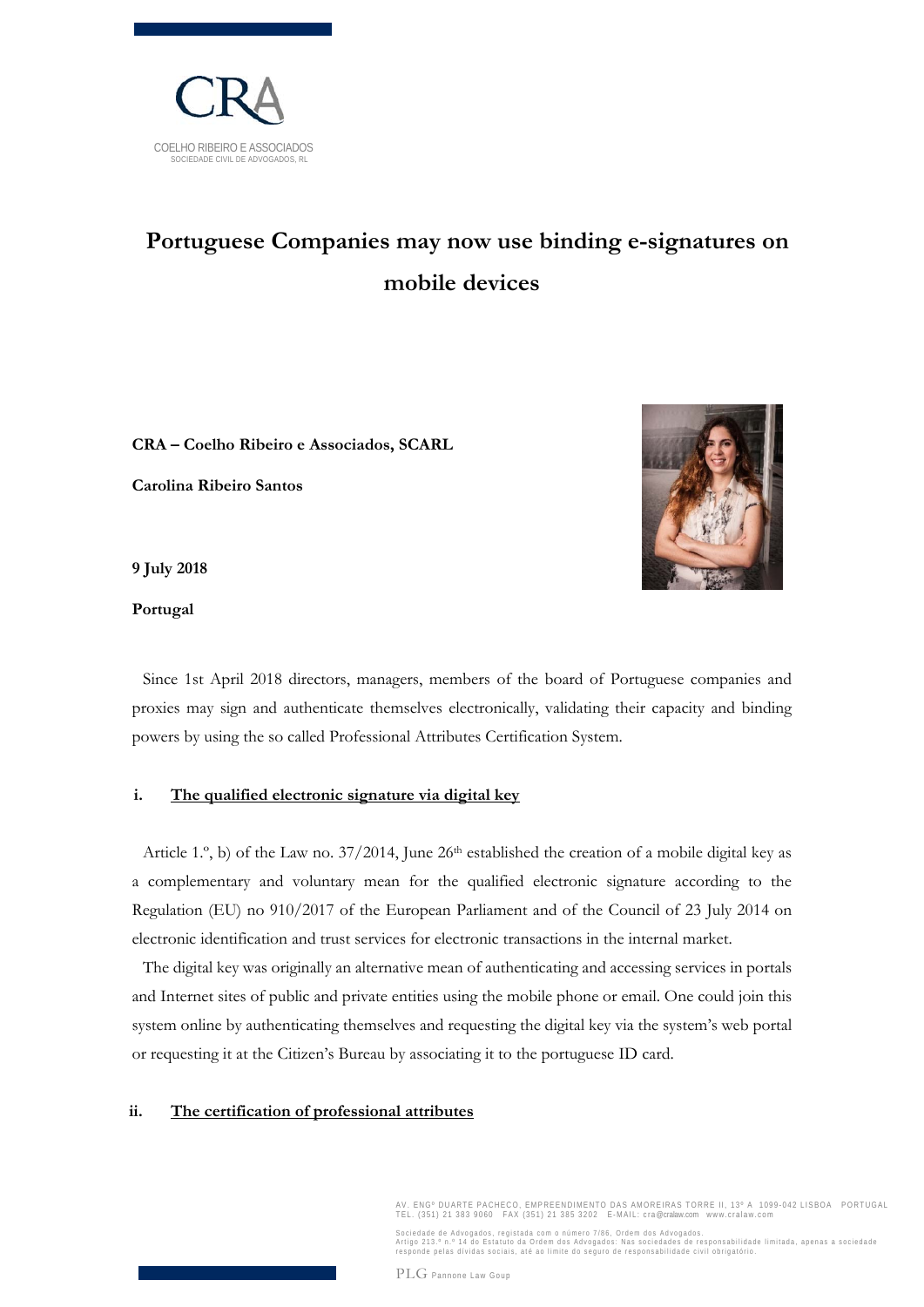Now, with the entry into force of the with the Decree no.  $73/2018$ , March 12<sup>th</sup> on April<sup>1st</sup> and the established in the Article 546.º, no. 1 of the Portuguese Commercial Companies Code1, members of the Board of Directors, Managers or Directors and Proxies can validate their capacity and binding powers using a qualified electronic signature with their mobile phones.

This new system, which is known as the Professional Attributes Certification System2, enables thelink of an individual's qualified electronic signature with the certification of his/her capacity and binding powers. This association can be certified by using a digital key<sup>3</sup> on mobile devices (Chave Móvel Digital), allowing the signature from distance of the contracts below with an electronic signature<sup>4</sup>:

- a) Contracts with electricity, water, gas and telecommunication suppliers;
- b) Contracts with other suppliers, within the limit defined by the corporate bodies;
- c) Employment contracts;
- d) Formation and execution of public contracts, in the scope of public procurement;
- e) Presentation and execution of applications for funding, within the limit defined by the corporate bodies;
- f) Presentation and execution of applications to national or European funding;
- g) Opening and transactions of bank accounts;
- h) Minutes and company resolutions;
- i) Reception and collection of mailing.

These attributes can be associated to the Citizen Card or to the mobile digital key (Chave Móvel Digital) directly by the interested party or through a digital customer service<sup>5</sup> as defined by the Decree-Law no. 74/2014, May 13<sup>th.</sup> . The association can be made by lawyers, solicitors and notaries,

 $\overline{a}$ 1 Article 546 System of Certification of Professional Attributes

<sup>1.</sup> The members of the Board of Directors, Managers or Directorates, Public Limited Companies, Limited Companies or Cooperatives, may sign and authenticate themselves electronically, validating their professional quality, through the use of the Professional Attributes Certification System (SCAP).

<sup>2.</sup> Those to whom powers are delegated may also sign or authenticate electronically using the SCAP, under the terms of the previous number.

<sup>3.</sup> The acts practiced with the digital signature and authentication certificates included in the Citizen's Card and the Digital Mobile Key, in which the quality claimed by SCAP is invoked by its holder, are presumed to be its authorship.

<sup>4.</sup> The acts practiced in the Internet sites of the Public Administration through the use of the digital certificates of authentication included in the Citizen's Card and the Digital Mobile Key, in which it is invoked by its holder the quality verified through the use of SCAP, presumably of its authorship, without its signature.

<sup>5.</sup> The quality invoked, powers and delegated powers are verified by the registration services, lawyers, solicitors and notaries, using SCAP, under the terms and conditions established by the administrative order of the members of the Government responsible for the areas of administrative modernization and of justice.

<sup>6.</sup> SCAP is implemented and managed by AMA, I. P.

<sup>&</sup>lt;sup>2</sup> Article 7°, no. 1 of Decree no. 73/2018, March 12<sup>th</sup>.<br><sup>3</sup> Article 1° of Decree no. 73/2018, March 12<sup>th</sup>.<br><sup>4</sup> Article 8° of Decree no. 73/2018, March 12<sup>th</sup>.

 $5$  Article  $3^\circ$ , no. 1 of Decree no. 73/2018, March 12<sup>th</sup>.